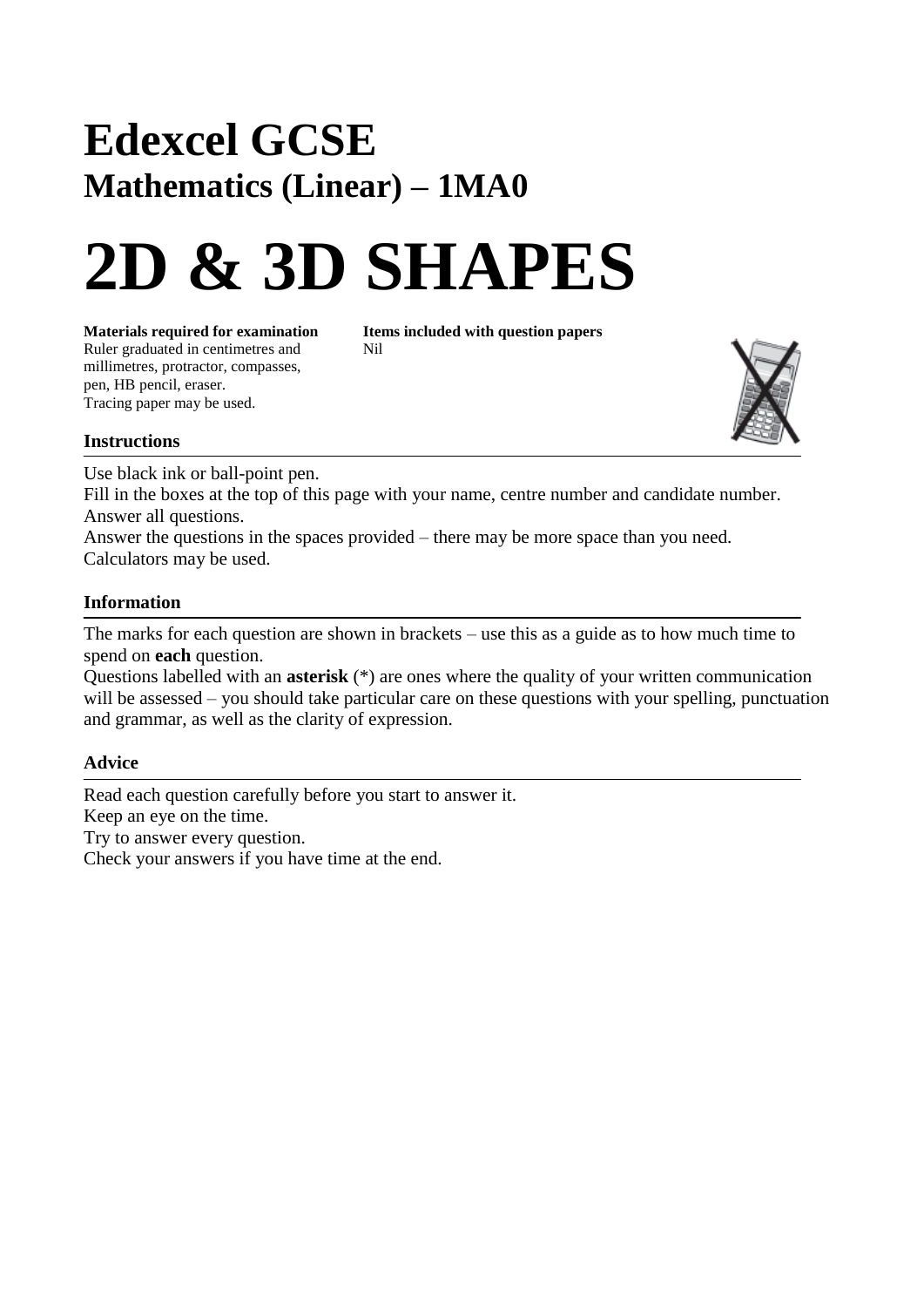**1.** Write down the mathematical name for each of these three different 3-D shapes.



**3.** Write down the mathematical name of each of these 3-D shapes.

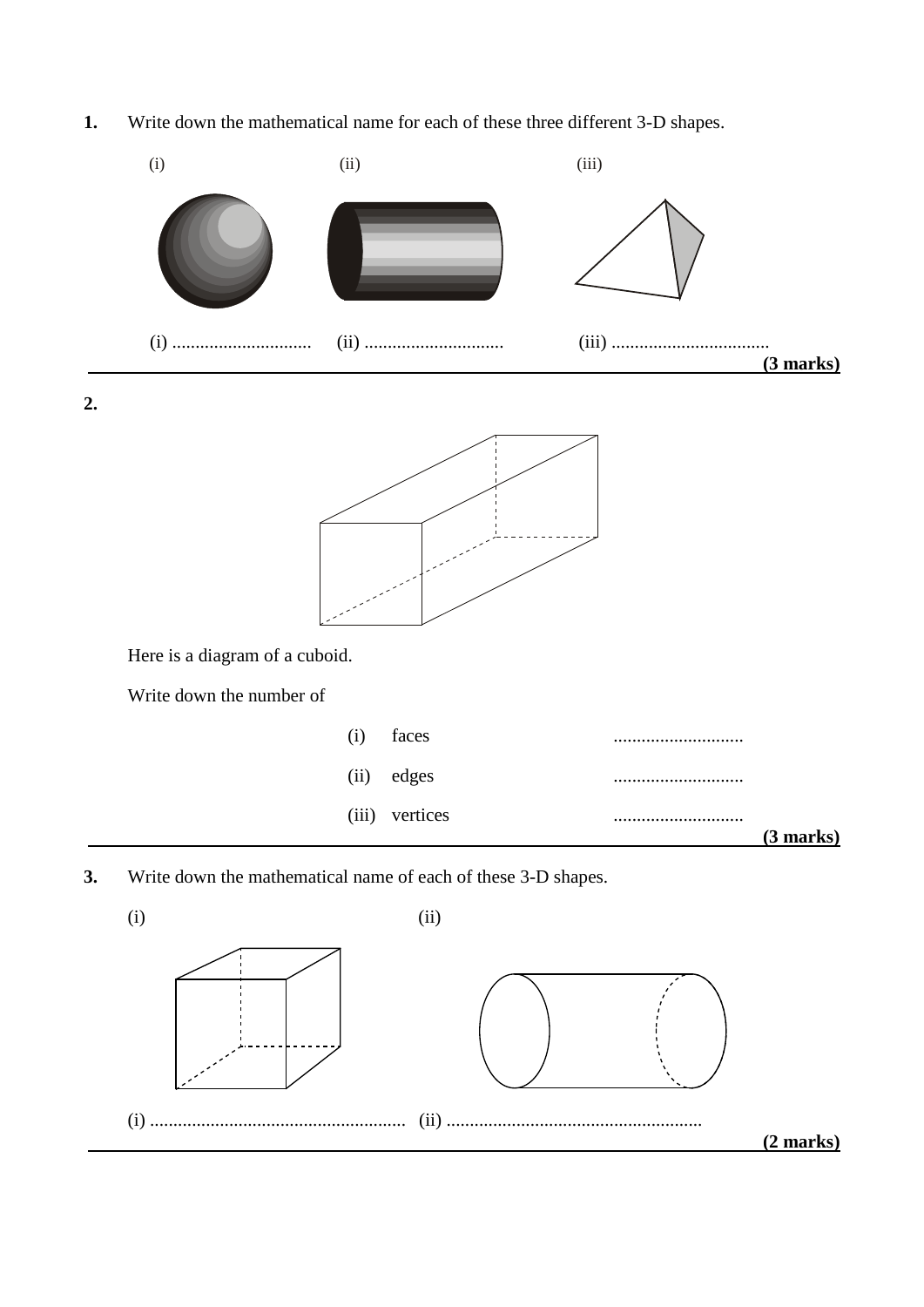**4.** The diagram shows some solid shapes and some mathematical names. An arrow has been drawn from one solid shape to its mathematical name.

Draw an arrow from each of the other solid shapes to its mathematical name. The cube has been done for you.



**5.** Here is a diagram of a 3-D prism.



| Write down the number of (i) faces, |             |
|-------------------------------------|-------------|
| (ii) edges,                         |             |
| (iii) vertices.                     |             |
|                                     | $(3$ marks) |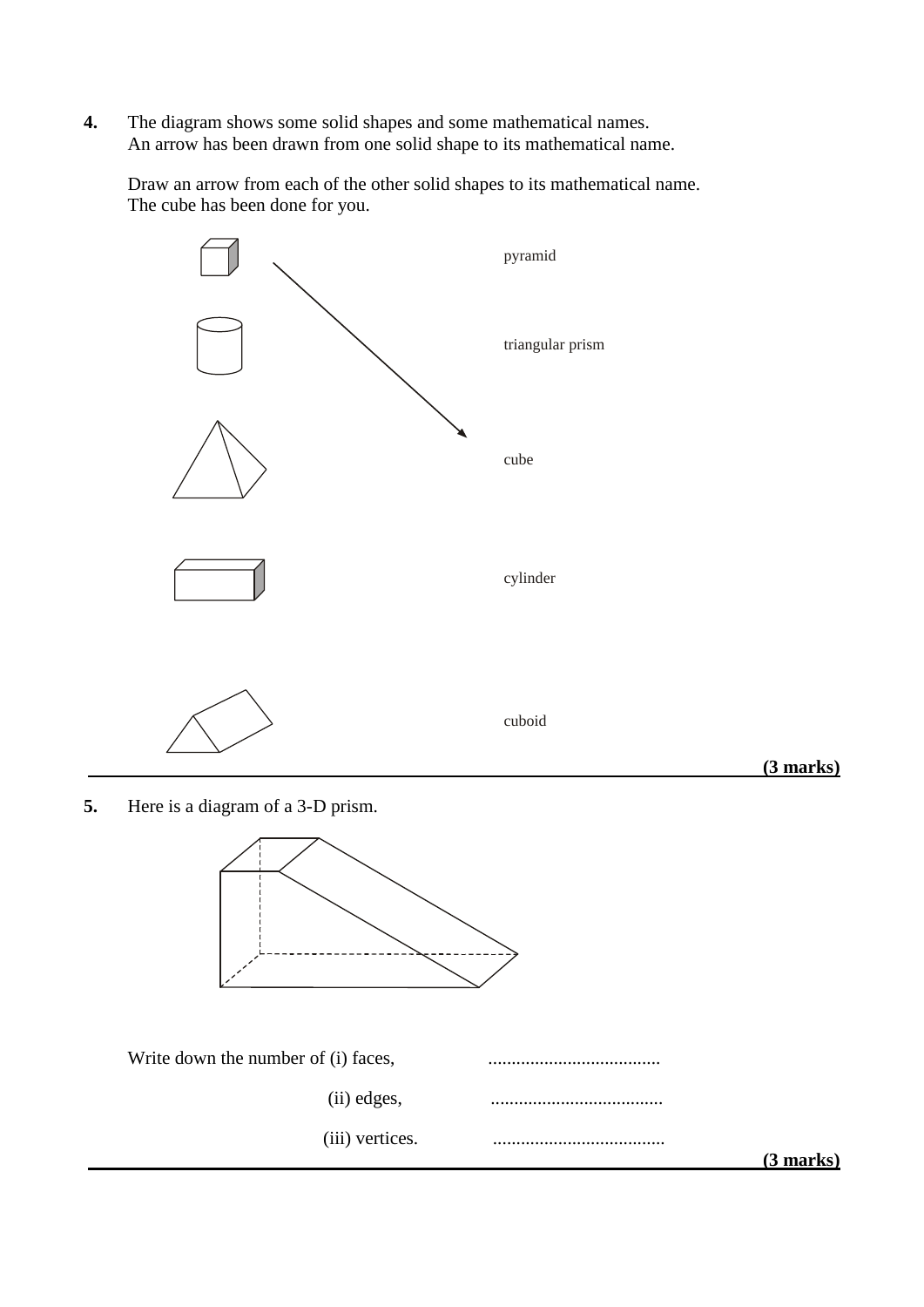**6.** The diagram shows a solid triangular prism.



Diagram **NOT** accurately drawn

Write down

- (i) the number of faces ..................
- (ii) the number of edges ..................
- (iii) the number of vertices ..................
- (iv) On the grid below, draw a trapezium.

 **(4 marks)**

**7.** Write down the name of each of these two 3-D shapes.

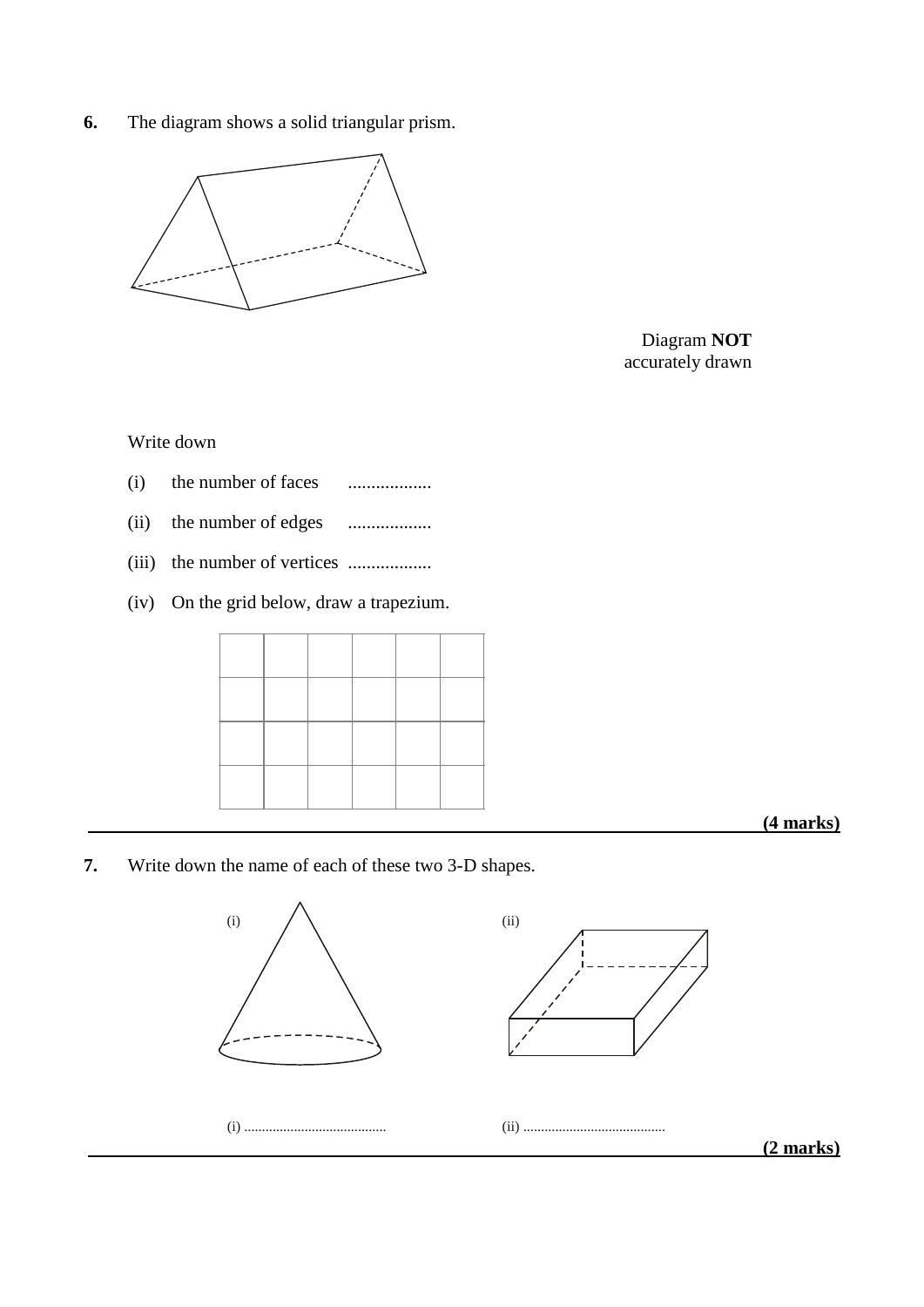**8.** The diagrams show some solid shapes and their nets. An arrow has been drawn from one solid shape to its net.

Draw an arrow from each of the other solid shapes to its net.



 **(3 marks)**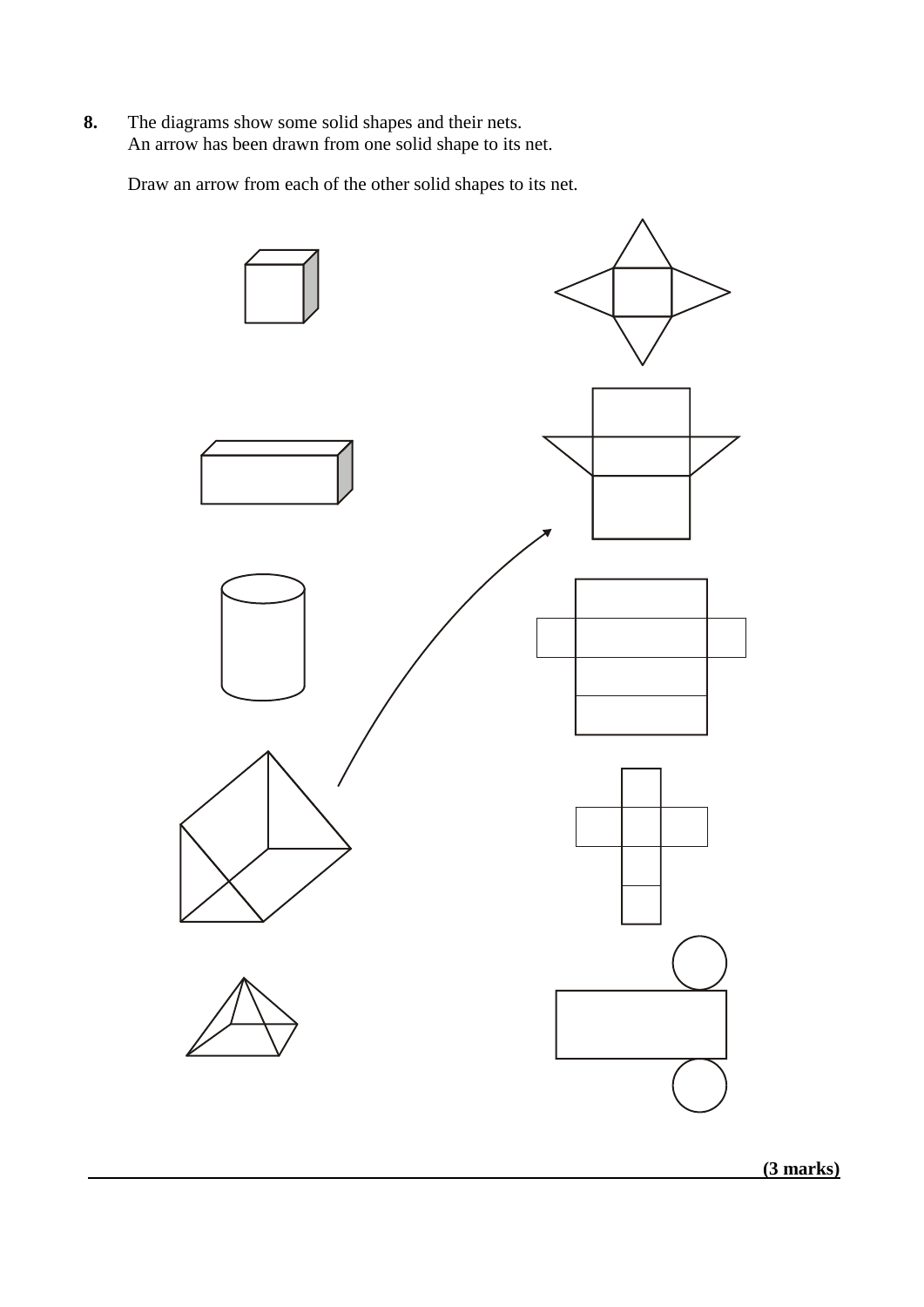**9.** On the grid, show how this shape tessellates.

You should draw at least 6 shapes.



 **(3 marks)**

**10.** On the grid, show how this kite will tessellate. You should draw at least 8 kites.



 **(3 marks)**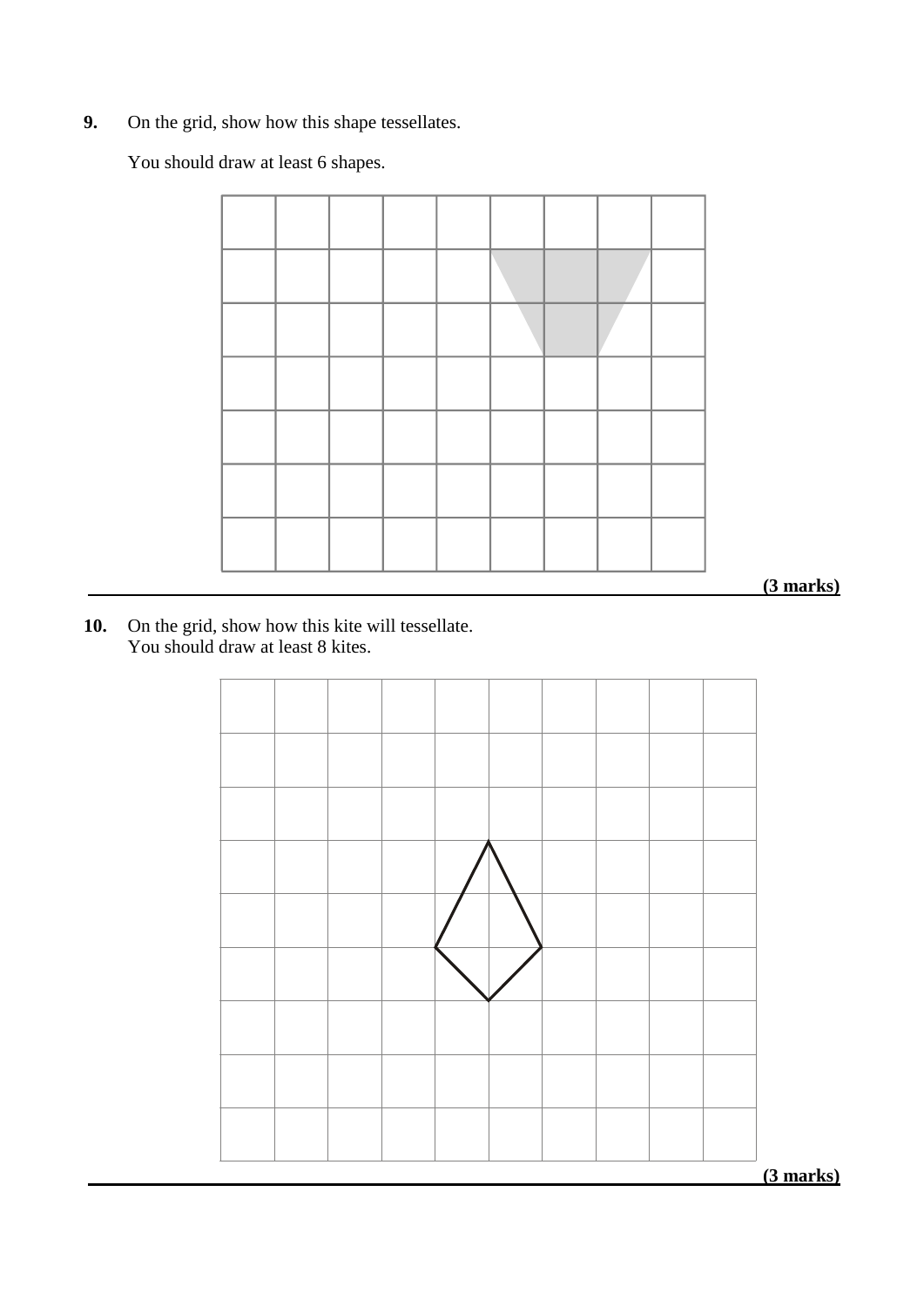- **11.** Here are 5 solid shapes.
	- (a) Match each solid shape to its name. One has been done for you.



(b) How many faces does the cuboid have?

..................................... **(1) (4 marks)**

**(3)**